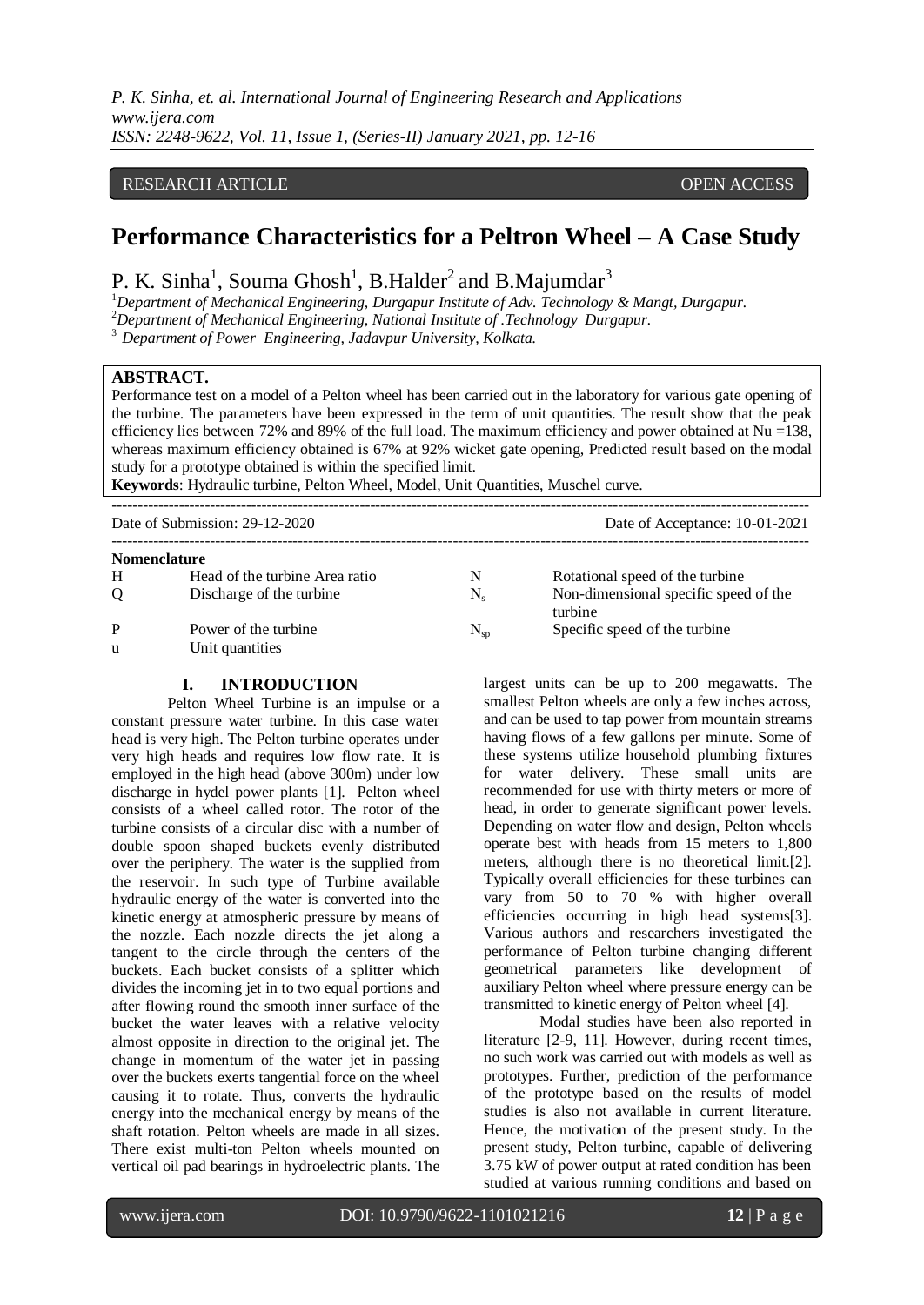the data collected, a number of characteristic & performance curves of such a turbine have been plotted. Moreover, an attempt was made to premier the performance of a larger turbine, which is geometrically, kinematically and dynamically similar to the said model.

# **II. MATERIALS AND METHODS**

The schematic diagram of the experimental set up used for the present study is shown in Fig. 1. The test has been carried out at Fluid Mechanics & Machinery lab. in Department of Mechanical Engineering, Durgapur Institute of Advanced Technology and Management, Durgapur. The test rig has been developed and supplied by M/s. Technical Teaching (D) Equipment, Bangolore, India. The specifications of the said turbine [10] are given below:

| Rated supply head |                | $15.0 \text{ m}$ . |
|-------------------|----------------|--------------------|
| Discharge         |                | 2000 lpm.          |
| Normal speed      |                | 1000 rpm.          |
| Power output      | $\ddot{\cdot}$ | 3.75 kW.           |
| Specific speed    | ٠              | 5.5 rpm.           |
| Runaway speed     | ٠              | 2000 rpm.          |
| Runner diameter   |                | 160 mm.            |
|                   |                |                    |

| No. of bucket | 18        |
|---------------|-----------|
| No. of Jet    |           |
| Unit speed    | 51.5 rpm. |

The test rig mainly consists of a Pelton turbine, a mono-block pump set (rated head + 20m. & discharge  $= 2000$  lpm.) to supply water to turbine, a calibrated venturimeter ( area ratio  $= 0.45$ , throat  $diameter + 66$  mm, inlet cone angle  $+ 200$ , diverging cone angle  $=100$ ) to measure the discharge of the pump, pressure gauges, piping system and a suction sump. The head developed by the pump is used as the operating head of the turbine whereas, the measured load supplied to the rope brake arrangement is treated as the load to the turbine.

The Pelton turbine unit essentially consists of an outer bearing pedestal and rotor assembly with wheel with buckets and a nozzle, a shaft (of stainless steel) and brake drum (of polished C.1) with cooling arrangements, all mounted on a suitable sturdy C.1 base plate. The adjoining of the spear arrangement is made with the help of a hand wheel and a suitable mechanism. The net supply head on the turbine is measured buy a pressure gauge fitted at the inlet of the runner whereas; shaft speed was recorded with a digital tachometer.



**FIGURE 1.** Schematic diagram of the experimental test rig of Pelton turbine

### **Important Formulae Used**

Knowing the discharge (from venturimeter reading) and head applied to the turbine, the input power to the turbine is calculated whereas, the output is

obtained knowing the rotational speed of the turbine shaft and torque produced.

The performance / characteristic curves of the turbine at various wicket gate openings have been plotted in terms of unit quantities. The unit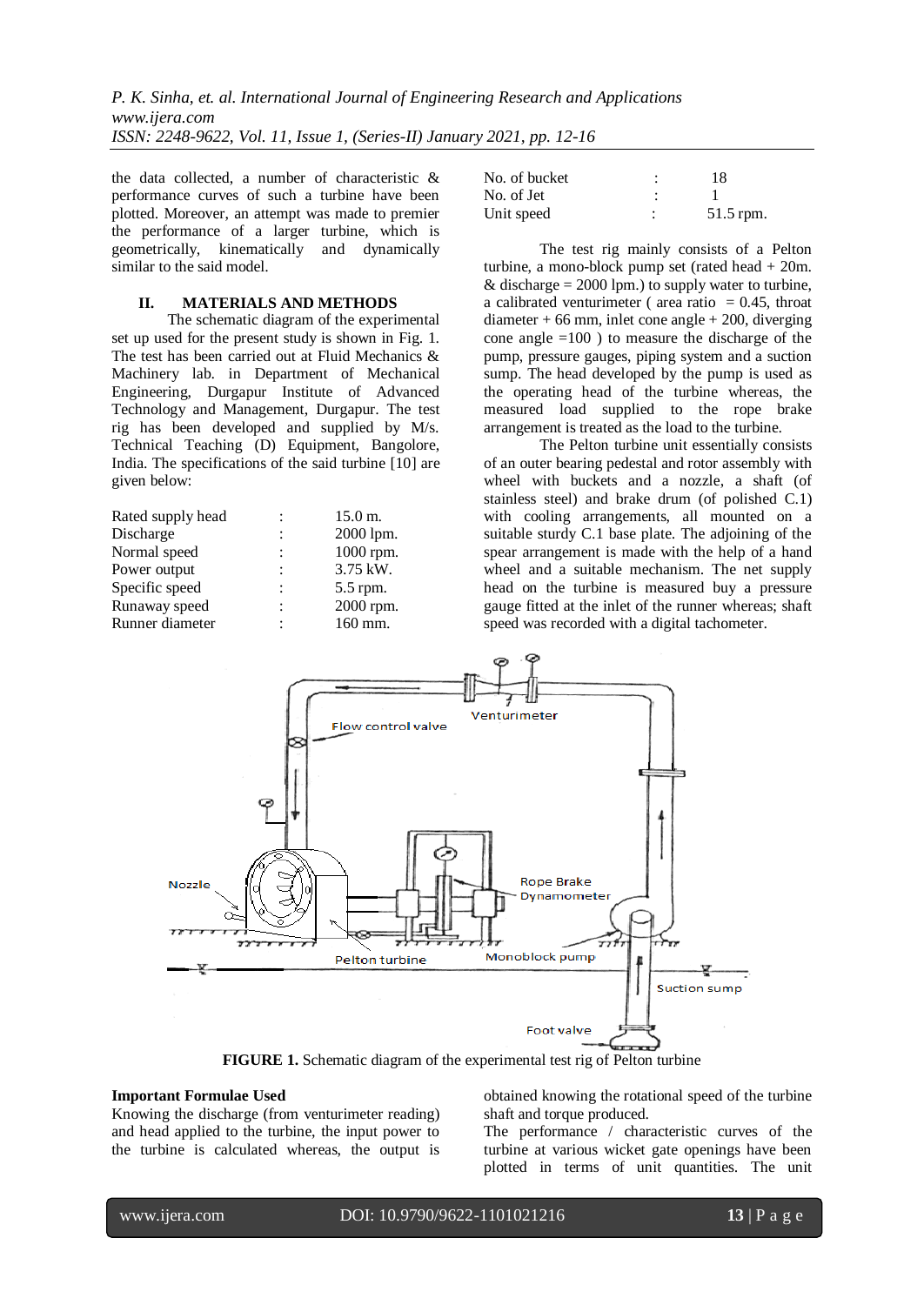quantities, according to the definition are as follows:-

Unit speed, 
$$
N_u = \frac{N}{\sqrt{H}}
$$

Unit discharge, 
$$
Q_u = \frac{Q}{\sqrt{H}}
$$

Unit Power,  $P_u = \frac{1}{H^{3/2}}$  $P_u = \frac{P}{I}$ 

Non-dimensional specific speed.

$$
Ns = \frac{N\sqrt{P}}{\sqrt{p(gH)^{5/4}}}
$$

And specific speed,  $N_{sp} = \frac{1}{H^{5/4}}$  $N_{sp} = \frac{N \sqrt{P}}{I}$ 

Further, according to Sayers [4],  $N_{sp} = N_{s} X 187$ 

Obtaining the performance parameters as described above, an attempt was made to predict the performance of a prototype by using Dub-Moody's empirical formula [1] and others. However, the predicted performance of the prototype is not included in the presented here.

### **III. RESULTS AND DISCUSSIONS**

Experimental results obtained on five wicket gate openings of the Pelton turbine are discussed in the following paragraphs:

Fig.2 shows the variation of unit discharge  $(Q<sub>u</sub>)$  with  $N<sub>u</sub>$ . The figure depicts that the discharge increases with the gate opening. The phenomenon is similar as expected. However, there is no variation of the slope of the curves with  $N_{\text{u}}$ .

Variation of unit power with  $N_u$  has been plotted in Fig. 3. The figure indicates that the unique maximum value of  $P_u$  exists at  $N_u = 138$  for all the openings of the wicket gates. Further, maximum value of Pu has been obtained at 50% opening of the wicket gate.

Efficiency variation with  $N_{\text{u}}$  for the tested model at various wicket gate openings is produced in Fig. 4. The figure illustrates that the maximum efficiency for all the wicket gate openings exists at  $N_{\text{u}} = 155$  and attains maximum efficiency of about 67% for 92% opening of wicket gate. However, the maximum values lies between 56% and 65% for various openings of wicket gates.

Variation of efficiency with % of full load is shown in Fig. 5. It depicts that the peak efficiency shifts a little towards the right side as the wicket gate opening increases. It is obvious that the output power developed by the machine increases with the increased amount of discharge and hence the wicket gate opening. However, the peak efficiency point lies between 62 to 79% of the full load of the turbine.

Based on the previously discussed performance parameters, constant efficiency curves, known as Muschel curves for the present Pelton turbine has been drawn and presented in Fig. 6. It indicates wide variation of iso-efficiencies for the tested model, ranging from 45% to 75%. However, to achieve the highest efficiency, the wicket gate opening should be within 50% and 92%.

Further based on the result obtained, the performance of a prototype of larger size has been attempted to predict (efficiency, output power, etc.) using various empirical formulae but the figures are not presented here due to limited space.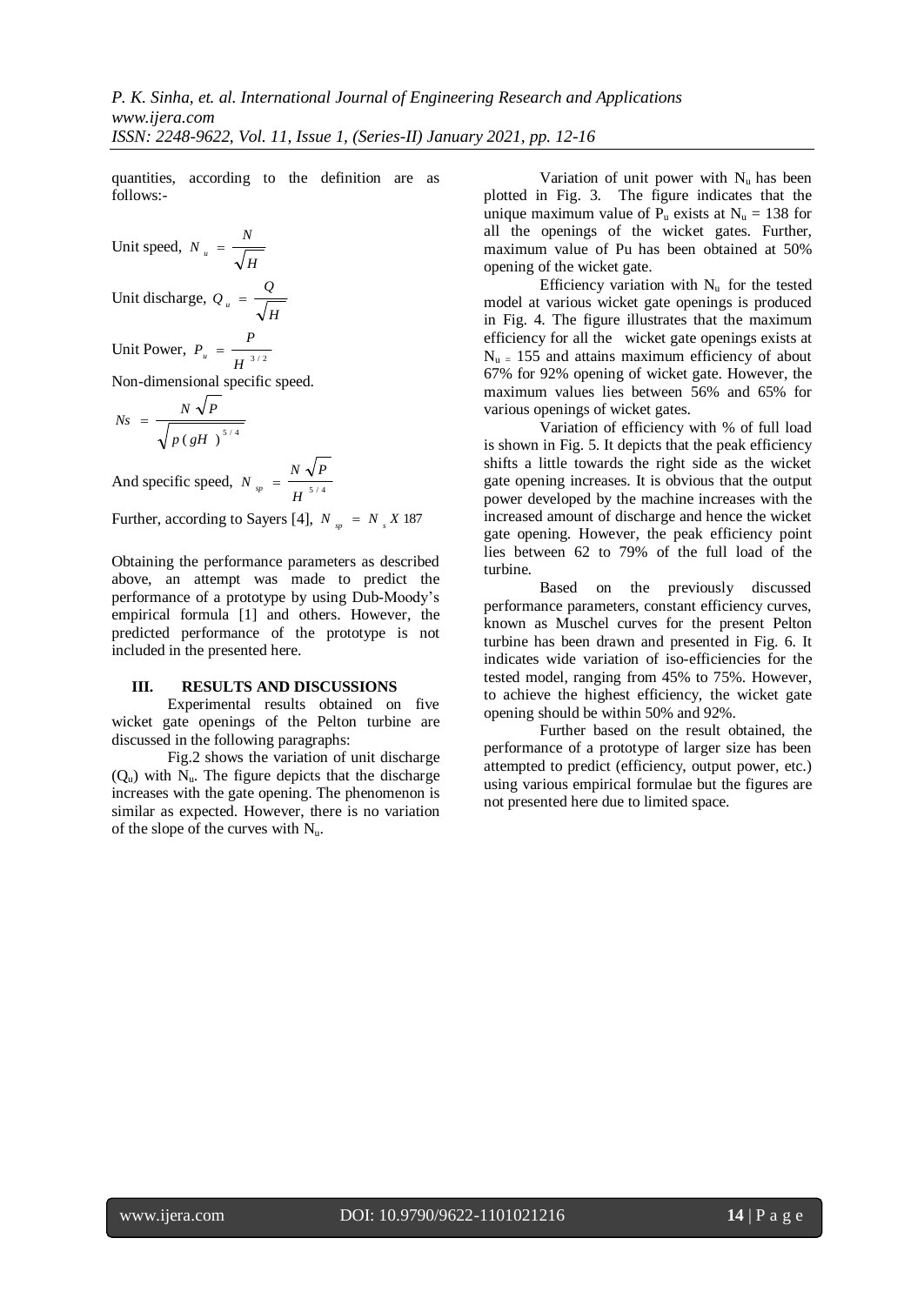

*ISSN: 2248-9622, Vol. 11, Issue 1, (Series-II) January 2021, pp. 12-16*